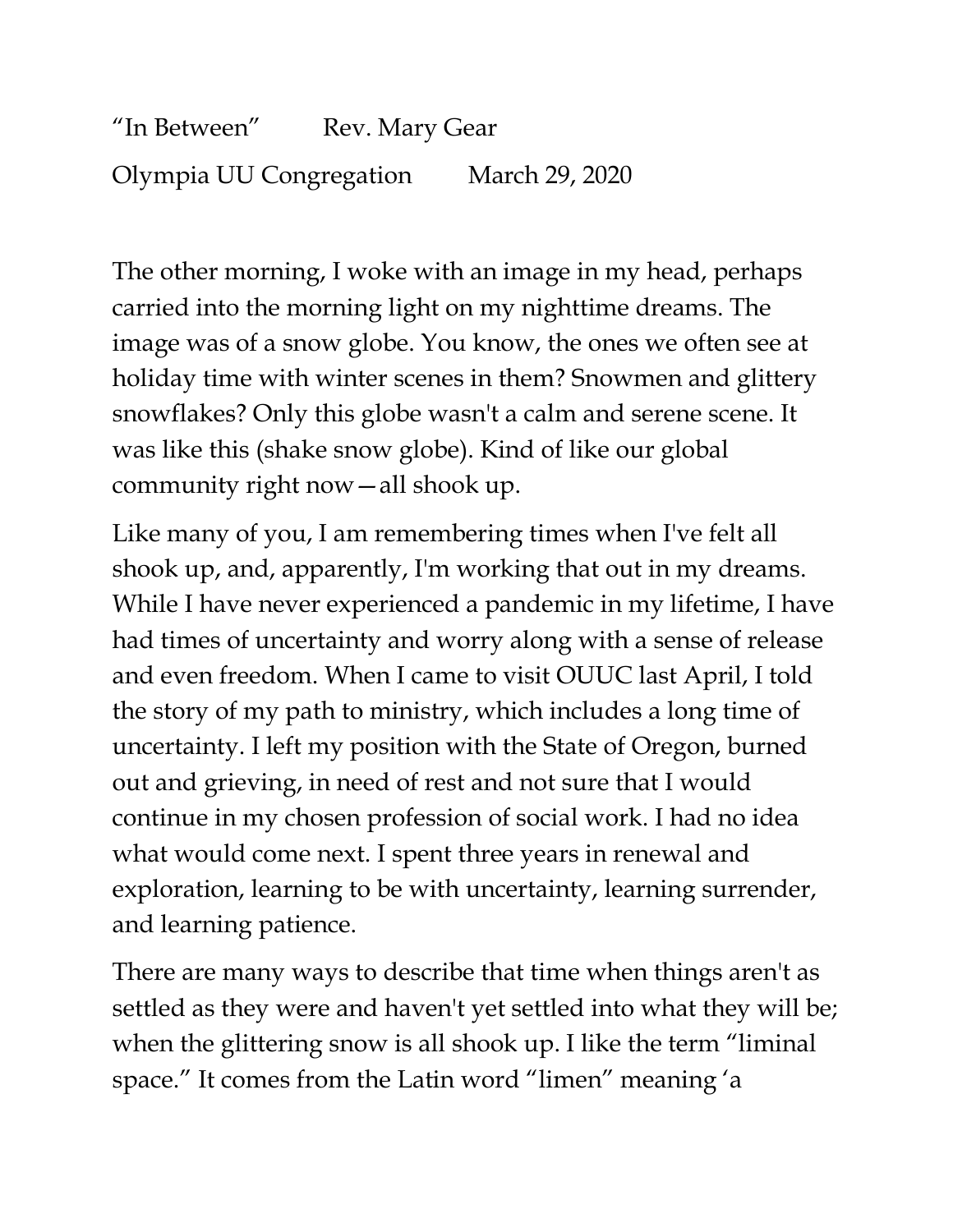threshold.' It is the space between what was and what is next, a place of waiting and not knowing, a place of transition. Sound familiar?

Anthropologists use the term "liminal space" to describe the ambiguity or disorientation that occurs in the middle stage of rites of passage, when participants are no longer who they were, but have not yet transformed into who they will be.

In many cultures, including ours, we mark a change with rites of passage that help with the internal transitions: child dedications, rites of passage from childhood to adulthood, weddings, funerals or memorials. Even the Joys and Sorrows ritual that we share each Sunday is a way to mark changes and help with the internal process of transition.

During a ritual's liminal stage, participants stand at the threshold between their previous way and a new way, which the ritual establishes. They are in between, moving from this to that on the journey of life.

Organizational consultant William Bridges makes a distinction between change and transition. He defines change as situational. It's those external events that make things different than they've been. Those events that bring something new, welcome or  $not-a$ birth, a death, a marriage, a divorce, a job change, retirement. A pandemic.

Transition, on the other hand, is psychological. It's an internal process that includes reorientation to the world and redefinition of ourselves and our role in the world.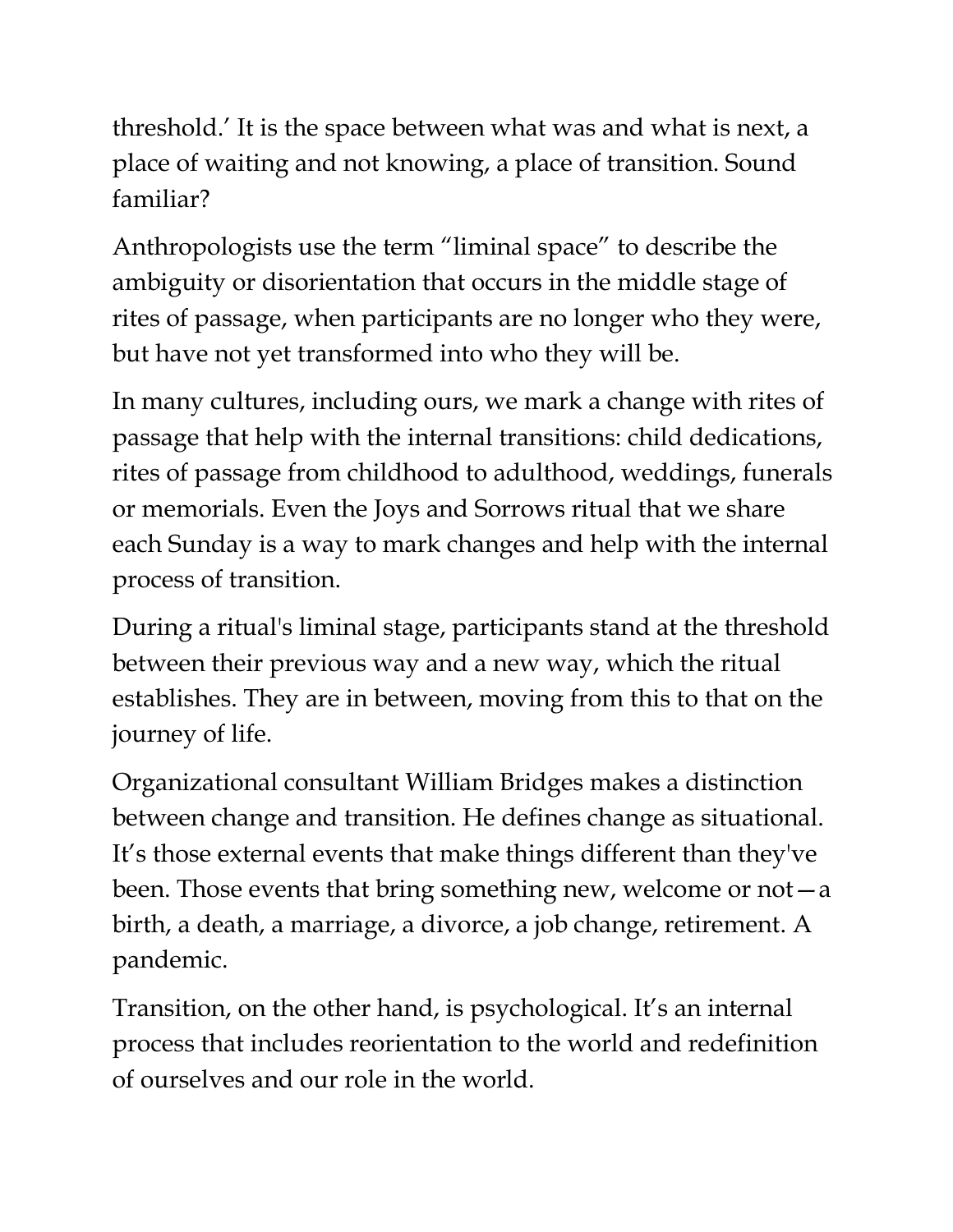Bridges tells us that, the irony of change and transition is that very little that we do to prepare for a change actually prepares us for the transition. We can make arrangements for a change, like an expectant parent prepares for the arrival of a new baby; they get the basic stuff like a car seat and diapers, and they make space in their environment. Yet none of these things prepares them for the internal shift from being a person without responsibility for a child to being a parent. That transition requires a whole different process.

Bridges teaches that every transition has three phases: a beginning, a middle and an end, but not quite in that order. Actually the beginning of every transition is an ending, a goodbye. Once there is a change, the first thing that happens in transition is goodbye; disengagement from what was, disidentification with how we used to be, and disorientation; things are not as they were. With every transition is a sense of loss, even when change is welcome.

In our world right now, all of the changes we're experiencing have been caused by a microscopic virus outside of our control, not a welcome change or one that most of us expected. We have said goodbye to familiar routines, to work as we know it, to volunteer commitments that give a sense of purpose. Some of us have lost jobs and income. We've said goodbye to predictability and maybe a sense of security. Some of us have lost loved ones. The world is not as it was just a few short weeks ago.

The second phase of a transition is what Bridges calls the neutral zone. This is the in between, where there is emptiness and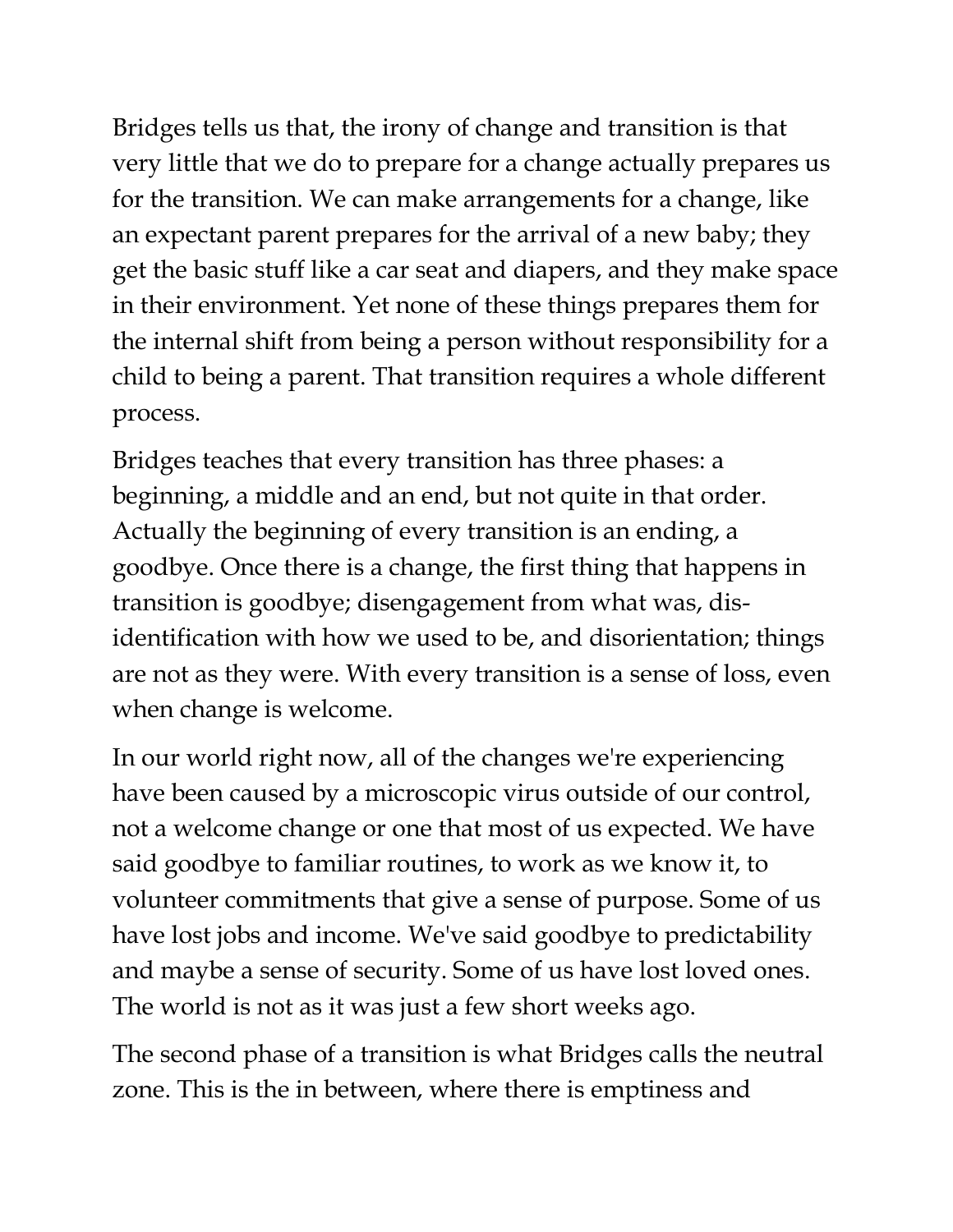uncertainty. Things are not as they were and not yet as they will be. I would name this liminal space, or sacred space.

This phase requires us to surrender to the unknown, to step into the mystery not knowing where it will lead us. Like the ancient story of Jesus who wandered in the desert for 40 days and nights, the neutral zone is wandering in the wilderness. In this phase, we feel vulnerable, lost, empty. We can experience freedom and creativity. We are asked to be open and flexible.

It feels like this. (shake snow globe). All shook up. That's where we are now. On a threshold, in between what was and what will be, wandering in the wilderness. We are in liminal, sacred, space.

Transitions can be hard for many reasons, not the least of which is that they require us to be psychologically vulnerable. I'm not talking about physical vulnerability that we have been hearing about that makes people more susceptible to illness. I'm talking about open minds, open hearts and open spirits. Even while psychological vulnerability is a source of creativity and joy, it is also the source of fear. Transition requires that we step into the place of grieving a loss, being uncertain and not knowing, not being in control. Being vulnerable requires that we step into the mystery, that we embrace the unknown, and that we risk opening ourselves emotionally. Being in between, in transition, requires courage and resilience.

So, we need to build resilience, always and especially now. One of my go-to people is Rick Hanson of the Wellspring Institute for Neuroscience and Contemplative Wisdom. (Don't worry, I'll put a link in the text of this sermon online.) Hansen writes a blog called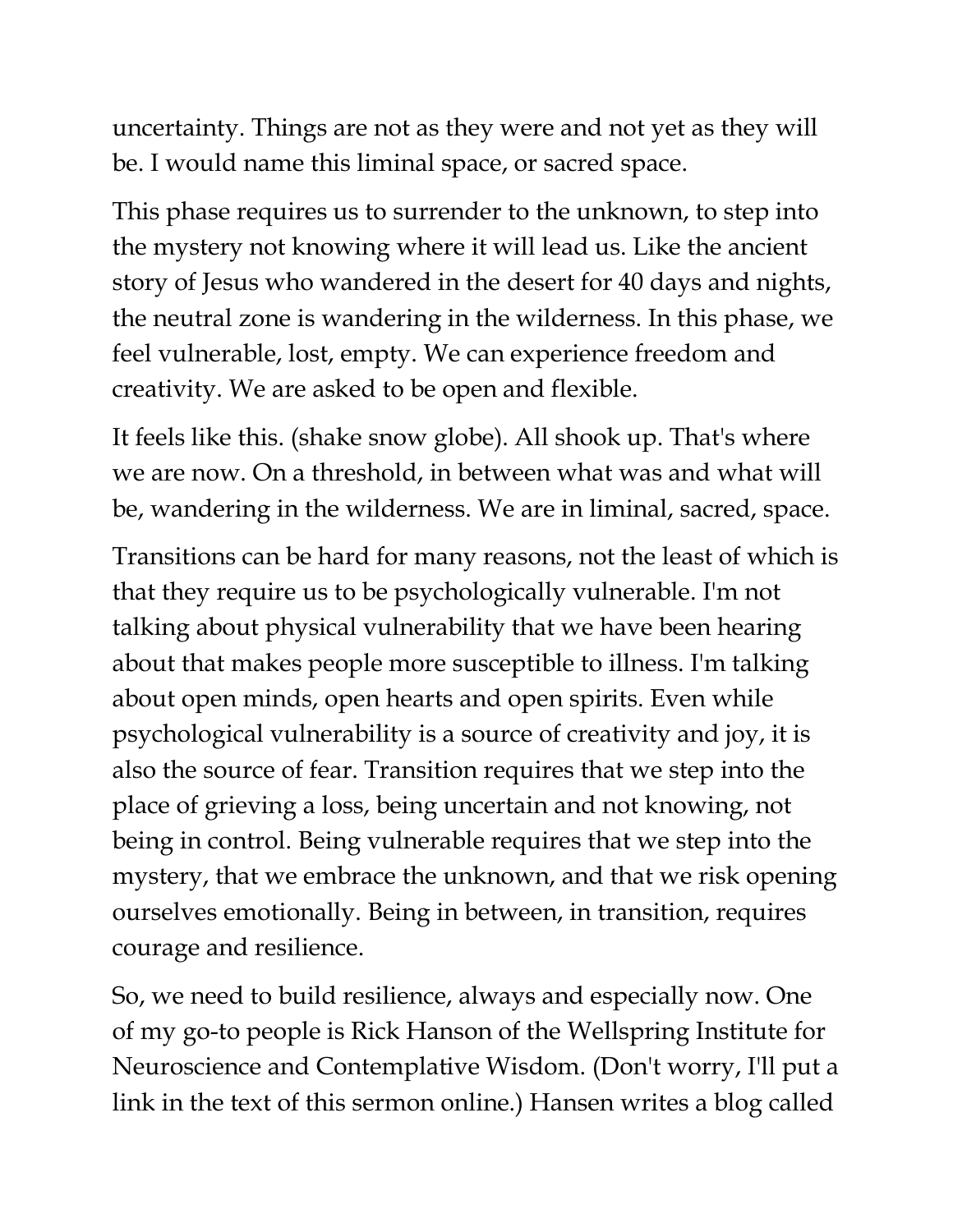"The Wise Brain Bulletin" offering information and spiritual practices to stay grounded. Hanson suggests three ways to resist fear and stay positive in these challenging times.

The first is appropriate action. Take a walk, cook food from scratch, create something from what you have in the junk drawer in your kitchen, sort those photos in your closet. Make a snow globe out of a mason jar! Action binds anxiety. That means that the best way to combat worry and fear is to do something, preferably something constructive. Anything is infinitely better than doing nothing.

The second resilience strategy is to "tend and befriend." Remember that other people are stressed and scared right now, too. Offer grace and understanding. Reach out to friends and family. Right now, many of us are connecting with people we love and people we haven't talked to in years, mending strained relationships, tending old relationships and making new ones.

The third strategy for building resilience is to find ways to calm and center ourselves. Spiritual practice that allows us to feel what we are feeling now, grief, worry, excitement, creativity. All of the feelings. And, practices that help us remember that we are part of something bigger than ourselves. This is a time for more spiritual practice, not less.

In William Bridges' model of transition, after the ending and the neutral zone, the third and last phase is the new beginning.

When I entered my period of liminal space, I never could have imagined that I was beginning a path to ministry. Or rather,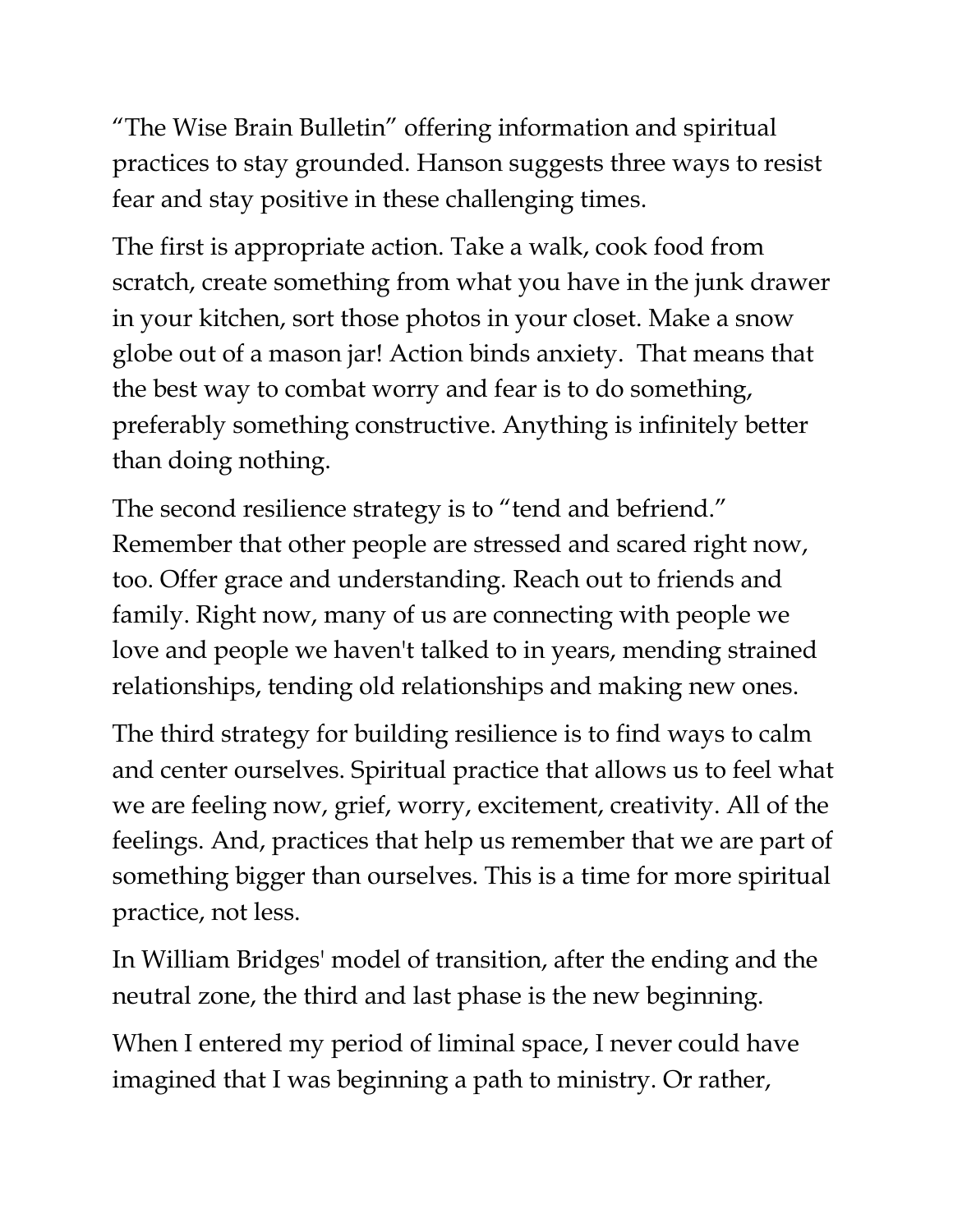beginning the awareness that my journey so far had been a path to ministry all along. I didn't know that it would take three years to move through the transition, and sometimes feared that I would never find my way. I didn't like the uncertainty and often resisted the learning.

In this time of transition as a nation and a world, we're not sure exactly when, or exactly what a new beginning will look like; that's the nature of transition. It is possible that the adaptations we are making now will help us be better as individuals and as a society. It is possible that this time will strengthen the connections between us, all of us. It is possible that we will once again experience the unity of common purpose toward the common good. Part of our work in transition is to hold hope that we will reach a new beginning, and to hold a vision that it will be infused with health, safety and justice for all. And, what is clear more now than ever is that we are in this together, waiting together, holding each other, holding hope together.

The image of the shaken snow globe is one image of this time in between the old and the new. There is another image of in between that is held in our 7<sup>th</sup> Unitarian Universalist principle: the interdependent web, the web of life that we create by our presence together, the infinite web of life that I speak of when I offer a prayer. The strands in the web that connect us, the "bonds that bind each to all." Those threads are delicate and strong. They can be stressed or challenged or pulled taut, but they are never broken. And, it is across those threads that we feel the vibration of the whisper that says: You are not alone. I am here. So, in those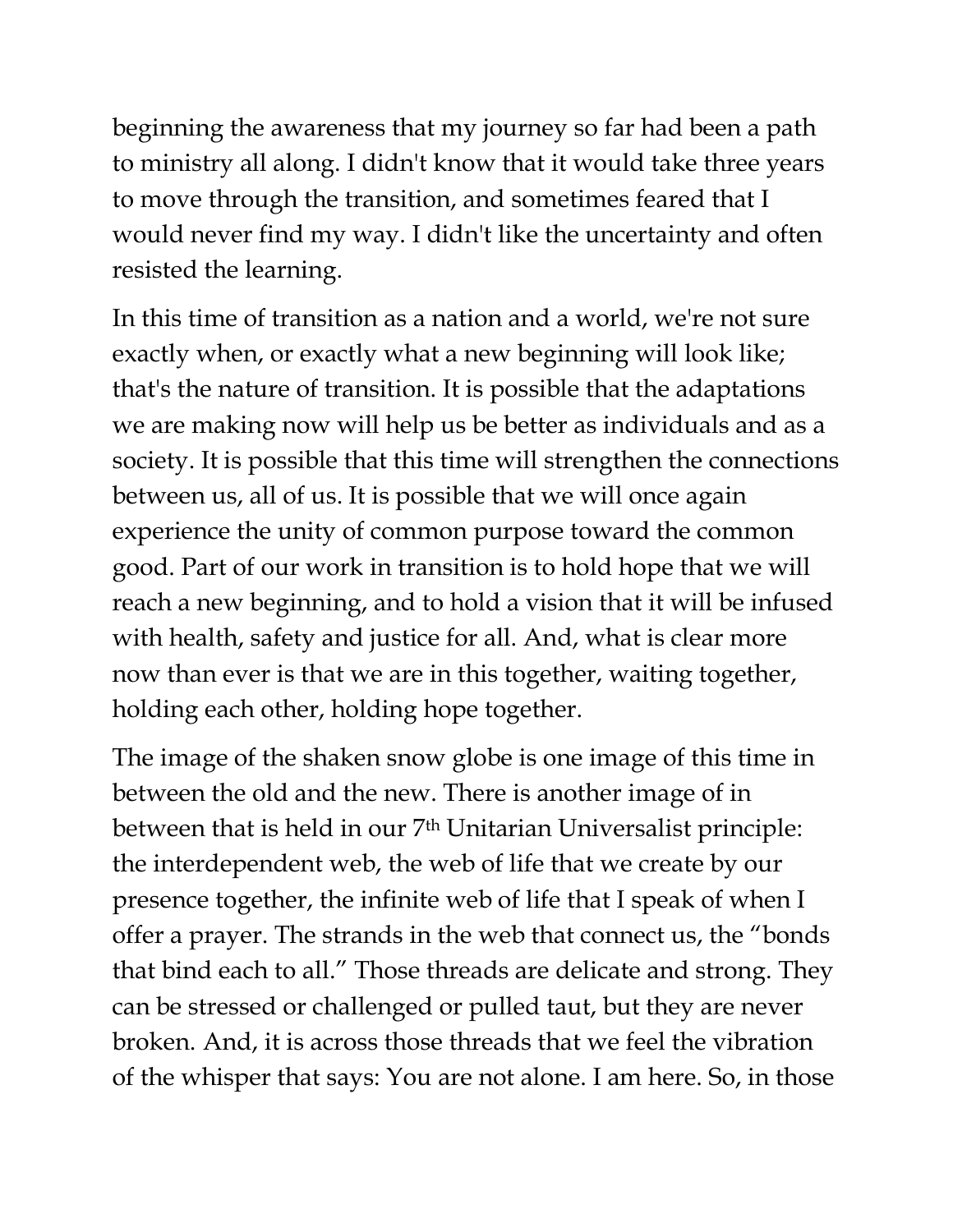moments when I feel all shook up, I remember the other image, the web of life that holds us all, now and always.

May we rest in the knowing and the not knowing, for they are part of the same.

May we rest in knowing that the web of life holds us all and we are not alone.

May we hold hope for a future grounded in love, and the peace that comes from justice.

May this be so. Blessed Be. Amen.

-----

In the spirit of resilience and the practice of grounding ourselves, I invite you into a time of meditation. I will offer spoken meditation then we will hold silence together. We'll begin the Buddhist Loving-kindness or Metta meditation by blessing ourselves, then move out to bless all beings in the interdependent web.

I invite you to settle in, wherever you are.

Relax your body; your neck and shoulders; your arms and hands; your legs and feet.

Feel the grounding of the Earth beneath you.

Soften your focus or close your eyes if you are comfortable.

Notice your breath. Breathe in. Breathe out.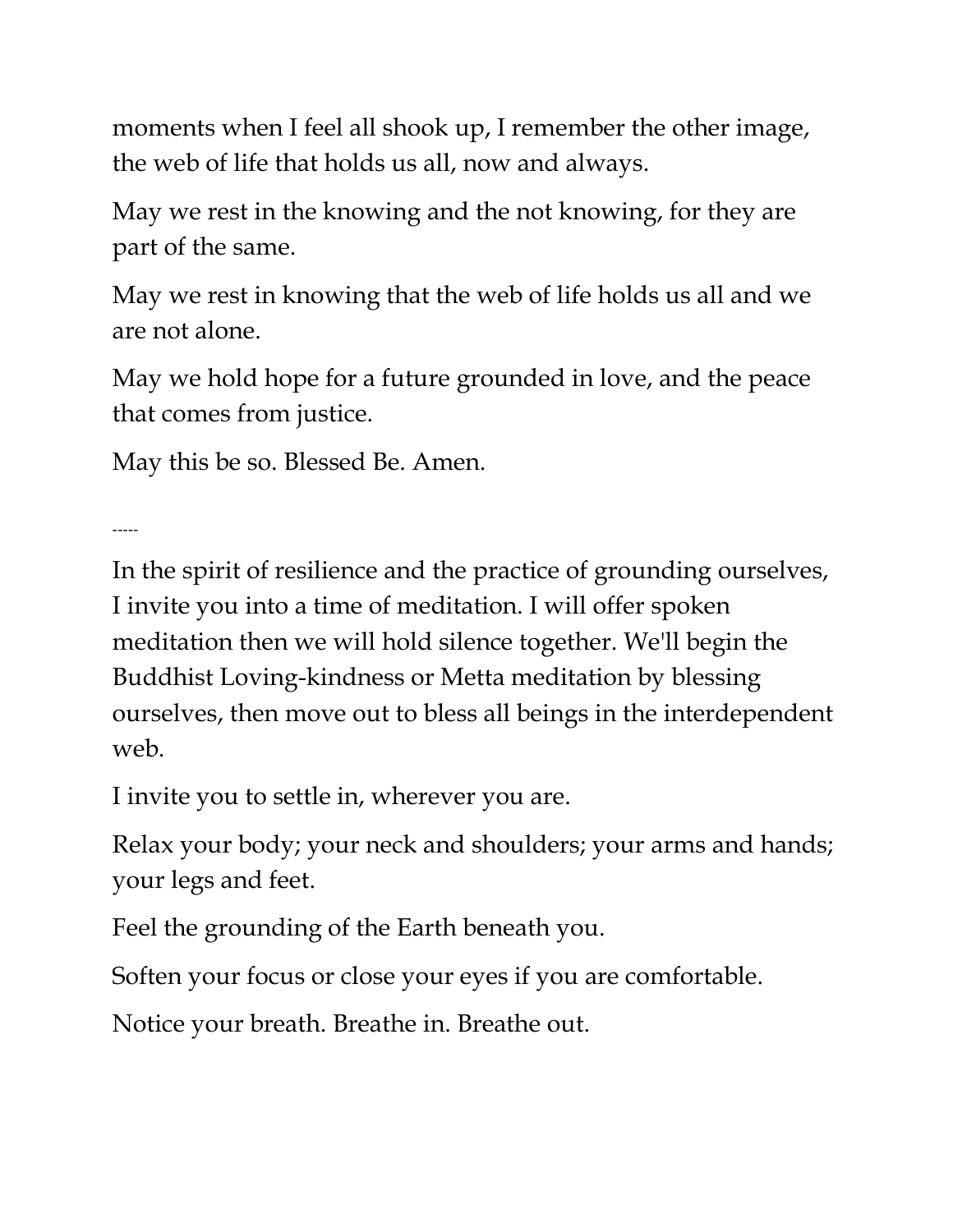I invite you to place your hand on your heart or chest or belly. Please repeat after me:

May I be happy.

May I be well.

May I be safe.

May I be peaceful and at ease.

May I be whole.

I invite you to extend your heart and mind out to others in your circle of friends and family, neighbors, co-workers. Please repeat after me:

May you be happy.

May you be well.

May you be safe.

May you be peaceful and at ease.

May you be whole.

I invite you to extend your heart and mind out to all beings, all that is. Please repeat after me:

May all beings be happy.

May all beings be well.

May all beings be safe.

May all be beings peaceful and at ease.

May all beings be whole.